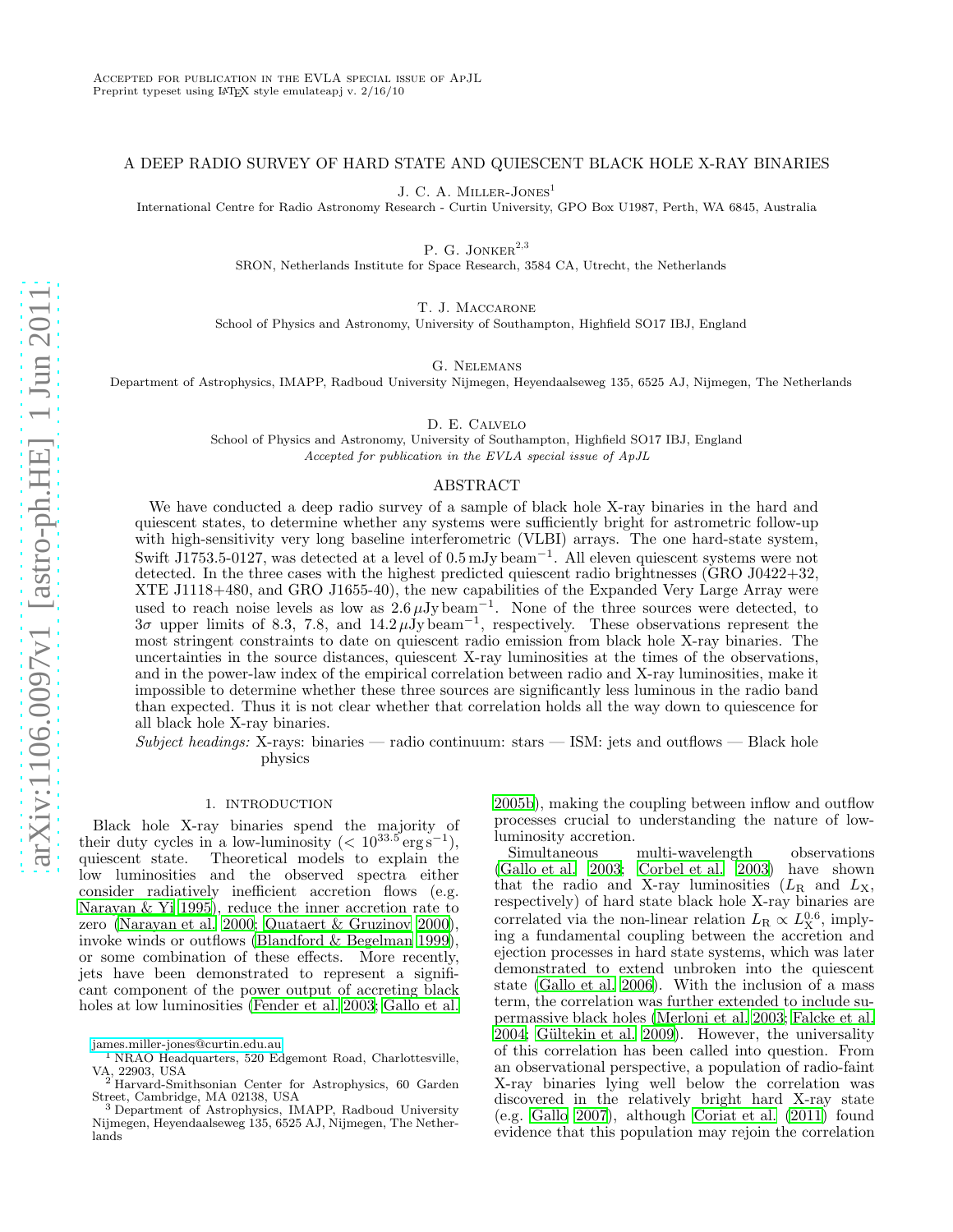at low luminosities ( $\lesssim 5 \times 10^{-5} L_{\text{Edd}}$ ). More theoretical work also suggested that the correlation should break down below a fraction  $10^{-5}$  of the Eddington luminosity  $L_{\text{Edd}}$ , with the power law index steepening as the synchrotron X-ray emission from the jet begins to dominate the Compton-upscattered emission from the accretion flow [\(Yuan & Cui 2005\)](#page-5-14). Although two of the most sub-Eddington systems detected in the radio band, Sgr A<sup>∗</sup> and A0620-00, both appear to rule out this model, it is possible that the proposed threshold luminosity below which the correlation steepens is either significantly lower than proposed by [Yuan & Cui \(2005](#page-5-14)), or that it is not the same for all sources. Thus, the true nature of the coupling between inflow and outflow at the lowest luminosities has been difficult to confirm.

The extremely low luminosity of the quiescent state of black hole X-ray binaries has rendered it inaccessible to radio observations for all but the closest and brightest systems, A0620-00 and V404 Cyg, respectively. A0620-00, at a distance of only  $d = 1.06 \pm 0.12$  kpc [\(Cantrell et al. 2010\)](#page-5-15), is currently the faintest radioemitting black hole X-ray binary known, with a measured 8.5-GHz radio flux density of  $51 \pm 7 \mu$ Jy and a simultaneously-determined 2–10 keV X-ray luminosity of only  $7.1 \times 10^{30} (d/1.2 \text{ kpc})^2 \text{ erg s}^{-1}$  [\(Gallo et al. 2006\)](#page-5-8). V404 Cyg, at the recently-measured parallax distance of  $2.39 \pm 0.14$  kpc [\(Miller-Jones et al. 2009\)](#page-5-16) has a relatively high quiescent luminosity of  $4 \times 10^{32}$  erg s<sup>-1</sup> [\(Corbel et al.](#page-5-17) [2008\)](#page-5-17). It is a persistent radio source with a flat radio spectrum [\(Gallo et al. 2005a](#page-5-18)) and a flux density of  $\sim 0.3 \,\mathrm{mJy}$ , although occasional small flares have been detected in the quiescent state, in which the flux density increases by a factor of 3 on timescales of  $\sim 30 \, \rm{min}$ [\(Miller-Jones et al. 2008](#page-5-19)). The persistent radio emission is believed to arise from a steady, partially self-absorbed, compact jet (e.g. [Blandford & Konigl 1979\)](#page-5-20). The persistent, core-dominated nature of this emission makes black hole X-ray binaries ideal astrometric targets when in their hard or quiescent states. High-precision astrometric observations with very long baseline interferometry (VLBI) would allow us to measure source proper motions, which can provide information about the formation mechanisms of the black holes (e.g [Mirabel et al. 2001;](#page-5-21) [Mirabel & Rodrigues 2003\)](#page-5-22), and in some cases, modelindependent distances (e.g. [Miller-Jones et al. 2009\)](#page-5-16). Prior to embarking on an astrometric campaign, we need to determine which hard state and quiescent systems are bright enough to be detected with the High Sensitivity Array (HSA).

While several black hole X-ray binaries have been monitored during their decay to quiescence following an outburst (e.g. [Jonker et al. 2004,](#page-5-23) [2010\)](#page-5-24), in every case, the sources have faded below the detection threshold before reaching their stable quiescent luminosity. Using the enhanced sensitivity of the new wideband receiver (CABB; the Compact Array Broadband Backend) on the Australia Telescope Compact Array (ATCA), [Calvelo et al. \(2010\)](#page-5-25) attempted to detect the two quiescent systems GRO J1655-40 and XTE J1550-564, finding mildly constraining  $3\sigma$  upper limits on their quiescent radio emission of  $26-27 \mu Jy$  at  $5.5 \text{ GHz}$  and  $47 \mu Jy$  at 9 GHz. Deeper radio observations are required to identify astrometric targets and to accurately determine the nature of the correlation between radio and X-ray emission in the quiescent state.

In this paper, we describe a deep radio survey of quiescent black hole X-ray binaries carried out by the Very Large Array (VLA) in order to identify possible targets for an astrometric observing campaign, assuming the existence of more radio-loud quiescent sources similar to A0620-00, V404 Cyg and Sgr A<sup>∗</sup> . We also report on higher-sensitivity follow-up observations of three targets using the wide bandwidths now available with the Expanded Very Large Array (EVLA; [Perley et al. 2011\)](#page-5-26).

## 2. OBSERVATIONS AND DATA REDUCTION

# 2.1. VLA

In order to identify possible targets for an astrometric VLBI campaign, we observed eleven quiescent black hole X-ray binaries using the old VLA system under program code AM986. The integration times were set to provide a robust detection of the minimum flux density for which an astrometric detection with the HSA would be possible, equating to  $\sim$  5 h of time on source with the VLA. The schedules were submitted to the dynamic queue as a series of 1 h blocks, such that between one and five epochs of observation were taken for each source. The observation log is shown in Table [1.](#page-2-0) The observations were made at a frequency of 8.46 GHz, in dual circular polarization mode, with 100MHz of bandwidth split equally between two intermediate frequency (IF) pairs. The array was in its CnB and C configurations.

Data were reduced using the 31Dec08 version of the Astronomical Image Processing System (aips) software package [\(Greisen 2003\)](#page-5-27). Since the data were taken during the transition to the Expanded Very Large Array (EVLA), the array comprised between 20 and 22 upgraded EVLA antennas. Baseline-based calibration was used to account for the mismatch between the bandpasses of the old VLA antennas and the new EVLA antennas. The flux density scale was set using one of the primary flux calibrators J1331+3030 or J0137+3309, using the coefficients derived by NRAO staff at the VLA in 1999.2. Phase calibration was performed using the calibrator sources listed in Table [1.](#page-2-0) The calibration was applied to the target data, which were imaged, deconvolved, and subjected to self-calibration in cases where the field contained sufficient flux to adequately constrain the solutions.

### 2.2. EVLA

Following the non-detection of all ten quiescent black hole systems during the VLA campaign, we used the nominal source distances and measured quiescent X-ray luminosities of the sources to identify the three targets with the highest quiescent flux densities predicted from the radio/X-ray correlation of [Gallo et al. \(2006\)](#page-5-8); XTE J1118+480, GRO J0422+322 and GRO J1655-40. These sources were observed under program AM1014 with the EVLA [\(Perley et al. 2011\)](#page-5-26), via the Resident Shared Risk Observing (RSRO) scheme. We observed in the 4–8 GHz receiver band with an observing bandwidth of 2.048 GHz. The observations used two 1024MHz basebands centered at 5.38 and 6.80 GHz, thus providing the most contiguous possible frequency coverage while avoiding radio frequency interference known to exist below 4.5 GHz and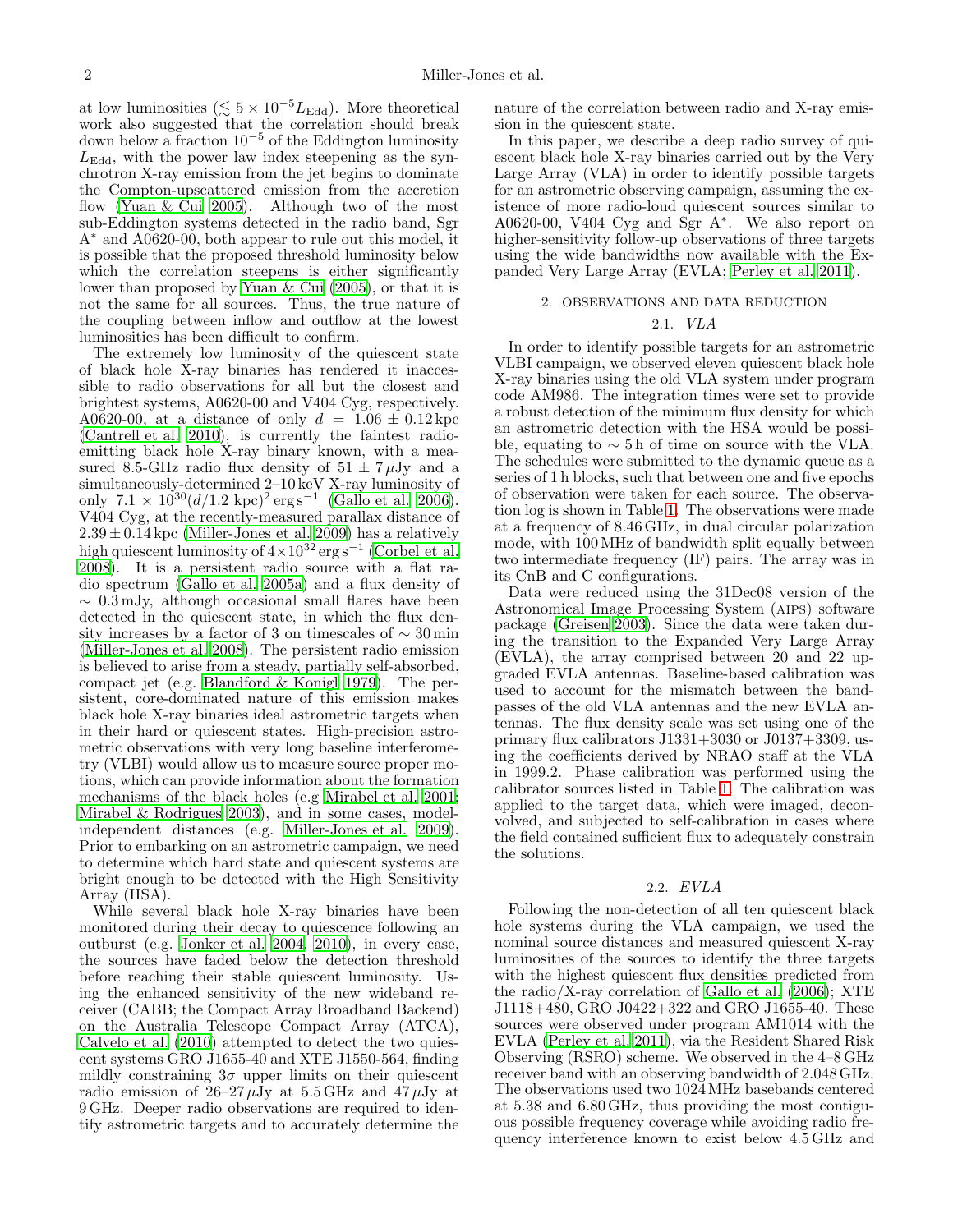Table 1

<span id="page-2-0"></span>Observation log for the VLA and EVLA observations of our sample of quiescent black hole X-ray binaries. Observations with 100 MHz of bandwidth were taken with the old VLA system, whereas those with 2048 MHz of bandwidth were taken with the new wideband capabilities of the EVLA.<br>  $\alpha$  Phase connection was too poor to allow for calibration.

| Source             | Calibrator     | Date              | MJD                 | Bandwidth<br>(MHz) | Time on source<br>(min) | Image noise<br>$(\mu Jv \, {\rm beam}^{-1})$ |
|--------------------|----------------|-------------------|---------------------|--------------------|-------------------------|----------------------------------------------|
| GRO J0422+322      | $J0414 + 3418$ | 2009 Jun 21       | $55003.66 \pm 0.15$ | 100                | 99.0                    | 28.7                                         |
|                    |                | 2009 Jun 22       | $55004.82 \pm 0.02$ | 100                | 50.2                    | $\mathcal{L}^a$                              |
|                    |                | 2009 Jun 25       | $55007.52 \pm 0.02$ | 100                | 50.3                    | 31.7                                         |
|                    |                | 2009 Jun 26       | $55008.76 \pm 0.02$ | 100                | 50.0                    | 14.6                                         |
|                    |                | 2010 Nov 15       | $55515.14 \pm 0.07$ | 2048               | 148.6                   | 2.8                                          |
| XTE J1118+480      | $J1126 + 4516$ | 2009 Jun 02       | $54984.10 \pm 0.10$ | 100                | 237.7                   | 9.6                                          |
|                    |                | 2010 Nov 24       | $55524.53 \pm 0.06$ | 2048               | 142.5                   | 2.6                                          |
| GRO J1655-40       | J1607-3331     | 2010 Dec 13       | $55543.77 \pm 0.06$ | 2048               | 146.7                   | 4.7                                          |
| H1705-250          | J1751-2524     | 2009 Jun 15       | $54997.30 \pm 0.08$ | 100                | 122.2                   | 16.4                                         |
|                    |                | 2009 Jun 16       | $54998.19 \pm 0.02$ | 100                | 44.0                    | 31.0                                         |
|                    |                | $2009$ Jun $19\,$ | $55001.26 \pm 0.02$ | 100                | 48.8                    | 27,6                                         |
|                    |                | 2009 Jun 30       | $55012.19 \pm 0.02$ | 100                | 43.2                    | 27.7                                         |
| Swift J1753.5-0127 | J1743-0350     | 2009 Jun 09       | $54991.41 \pm 0.02$ | 100                | 47.5                    | 21.7                                         |
|                    |                | 2009 Jun 10       | $54992.41 \pm 0.02$ | 100                | 47.2                    | 46.6                                         |
|                    |                | 2009 Jun 15       | $54997.40 \pm 0.02$ | 100                | 46.2                    | 23.0                                         |
| XTE J1817-330      | J1820-2528     | 2009 Jul 12       | $55024.24 \pm 0.02$ | 100                | 48.5                    | 32.3                                         |
|                    |                | 2009 Aug 03       | $55046.20 \pm 0.04$ | 100                | 94.8                    | 20.3                                         |
|                    |                | 2009 Aug 08       | $55051.19 \pm 0.02$ | 100                | 46.3                    | 27.6                                         |
|                    |                | 2009 Aug 15       | $55058.15 \pm 0.02$ | 100                | 48.5                    | 28.1                                         |
| XTE J1818-245      | J1820-2528     | 2009 Jul 07       | $55019.19 \pm 0.02$ | 100                | 50.2                    | 25.6                                         |
|                    |                | 2009 Jul 15       | $55027.27 \pm 0.02$ | 100                | 50.0                    | 29.8                                         |
|                    |                | 2009 Jul 23       | $55035.23 \pm 0.02$ | 100                | 50.0                    | 26.5                                         |
|                    |                | 2009 Jul 24       | $55036.14 \pm 0.02$ | 100                | 65.0                    | 21.7                                         |
|                    |                | 2009 Aug 08       | $55051.15 \pm 0.02$ | 100                | 47.7                    | 25.4                                         |
| V4641 Sgr          | J1820-2528     | 2009 Jul 01       | $55013.15 \pm 0.02$ | 100                | 50.2                    | 29.7                                         |
|                    |                | 2009 Jul 23       | $55035.27 \pm 0.02$ | 100                | 48.2                    | 28.1                                         |
|                    |                | 2009 Aug 08       | $55051.11 \pm 0.02$ | 100                | 50.0                    | 25.7                                         |
| XTE J1859+226      | $J1850 + 2825$ | 2009 Jun 05       | $54987.57 \pm 0.02$ | 100                | 47.5                    | 23.8                                         |
|                    |                | 2009 Jun 06       | $54988.57 \pm 0.02$ | 100                | 47.2                    | 23.6                                         |
|                    |                | 2009 Jun 07       | $54989.56 \pm 0.02$ | 100                | 47.2                    | 23.3                                         |
|                    |                | 2009 Jun 08       | $54990.56 \pm 0.02$ | 100                | 47.2                    | 22.8                                         |
|                    |                | 2009 Jun 10       | $54992.50 \pm 0.02$ | 100                | 43.2                    | 52.6                                         |
| XTE J1908+094      | $J1922+1530$   | 2009 Jun 10       | $54992.45 \pm 0.02$ | 100                | 44.0                    | 49.6                                         |
|                    |                | 2009 Jun 11       | $54993.45 \pm 0.02$ | 100                | 47.3                    | 25.7                                         |
|                    |                | 2009 Jun 15       | $54997.48 \pm 0.06$ | 100                | 131.5                   | 17.4                                         |
|                    |                | 2009 Jun 18       | $55000.45 \pm 0.02$ | 100                | 47.0                    | 39.9                                         |
| GS 2000+25         | $J1931+2243$   | 2009 Jun 12       | $54994.53 \pm 0.04$ | 100                | 86.7                    | 15.8                                         |
|                    |                | 2009 Jun 13       | $54995.57 \pm 0.02$ | 100                | 44.2                    | 22.1                                         |
|                    |                | 2009 Jun 14       | $54996.50 \pm 0.04$ | 100                | 86.7                    | 15.9                                         |
| XTE J2012+381      | $J2015+3710$   | 2009 Jun 06       | $54988.61 \pm 0.02$ | 100                | 44.3                    | 21.3                                         |
|                    |                | 2009 Jun 07       | $54989.61 \pm 0.02$ | 100                | 44.3                    | 23.5                                         |
|                    |                | 2009 Jun 09       | $54991.54 \pm 0.04$ | 100                | 89.0                    | 16.2                                         |
|                    |                | 2009 Jun 10       | $54992.54 \pm 0.02$ | 100                | 44.3                    | 40.2                                         |
|                    |                |                   |                     |                    |                         |                                              |

between 5.93 and 6.27 GHz. Each baseband was split into eight 128MHz sub-bands. Data were taken in dual circular polarization mode, using 5 s integrations. The array was in its C-configuration, sufficiently extended to ensure that confusion did not prevent us reaching the expected thermal noise-limited sensitivity levels.

Data reduction was performed using the Common Astronomy Software Applications (CASA) package [\(McMullin et al. 2007](#page-5-28)). Bandpass and flux density calibration were performed using the primary flux calibrator (J0137+3309 for GRO J0422+32, and J1331+3030 for XTE J1118+480 and GRO J1655-40). The amplitude scale was set according to the Perley-Butler coefficients derived from recent measurements at the EVLA. Amplitude and phase gains were derived for all calibrator sources, and the phase calibrators used are shown in Table [1.](#page-2-0) Finally, the calibration was applied to the target sources, which, following frequency-averaging by a factor of 8, were then subjected to several rounds of imaging and phase-only self-calibration. To successfully

image and deconvolve such wide bandwidths, we used the CASA implementation of the algorithm for multifrequency synthesis imaging [\(Sault & Wieringa 1994\)](#page-5-29).

## 3. RESULTS

In our original VLA survey, only Swift J1753.5-0127 was detected, with a flux density of 0.4–0.5 mJy in each of the observations (the exact flux densities have already been reported by [Soleri et al. 2010\)](#page-5-30). The other ten sources were not detected, and are therefore too faint for an astrometric HSA observing campaign. Of the three systems that we observed with the EVLA (GRO J0422+32, XTE J1118+480, and GRO J1655-40), none were detected at a statistically significant level. The observations of GRO J1655-40 were hampered by the array configuration (C configuration; given the low declination of the source, a hybrid array with an extended northern arm would have been more appropriate) and the presence of significant extended emission in the field. To filter this out, we selected only data with a uv-spacing of  $> 5 \text{ k}\lambda$ .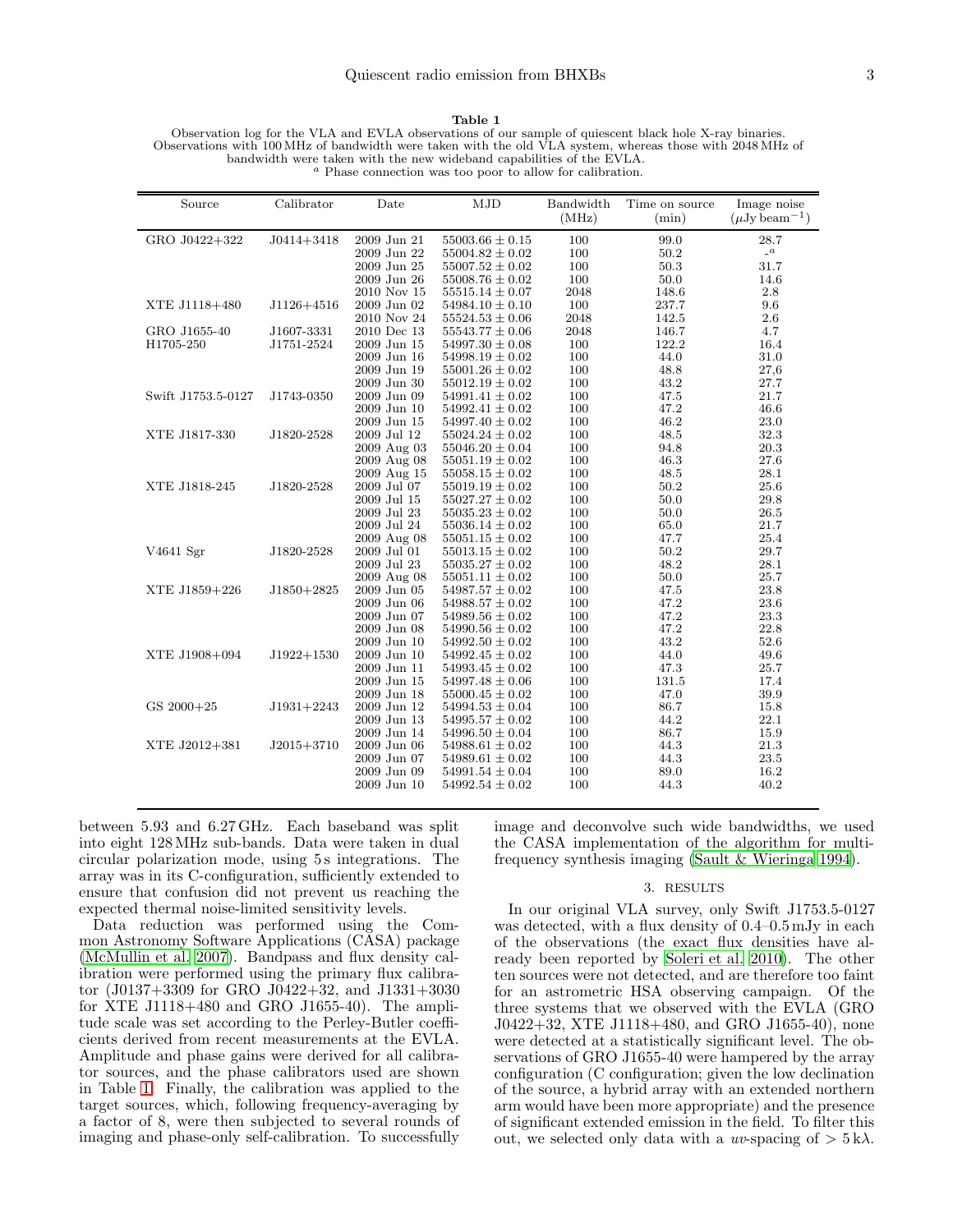

<span id="page-3-0"></span>Figure 1. Measured radio and X-ray luminosities of black hole Xray binaries in the hard and quiescent states. Black markers show the sources studied in this work. Grey diagonal error bars show the effect of distance uncertainties on the source position in this plane. The horizontal error bar for GRO J1655-40 shows the measured range of X-ray luminosity for this source. Dashed line shows<br>the best-fitting correlation  $(L_R \propto L_X^{0.67})$  for the three sources A0620-00, V404 Cyg and GX 339-4 (indicated by grey markers) taken together. Open markers show other points from the literature for which both simultaneous radio and X-ray observations and distance constraints are available [\(Corbel et al. 2003;](#page-5-7) [Gallo et al.](#page-5-8) [2006;](#page-5-8) [Corbel et al. 2008](#page-5-17); [Calvelo et al. 2010](#page-5-25); [Coriat et al. 2011](#page-5-13)). Dotted line shows the correlation found by [Corbel et al. \(2008\)](#page-5-17) for V404 Cyg. Dot-dashed line shows the correlation fitted by Gallo et al.  $(2006)$ . The hard-state radio-quiet outliers from the correlation (e.g. Swift J1753.5-0127; [Gallo 2007](#page-5-12); [Soleri et al. 2010\)](#page-5-30) have been omitted for clarity.

Our best radio upper limits on all eleven sources in our sample are shown in Table [2.](#page-4-0)

While not formally significant, the measured radio brightnesses at the known source positions of XTE J1118+480 and GRO J1655-40 were  $6.4 \pm 2.6$  and  $9.0 \pm$  $4.7 \mu$ Jy beam<sup>-1</sup>, respectively. This suggests that these are good candidates for deeper observations, using either longer integration times or further increased bandwidth following the completion of the EVLA upgrade. Considering the entire sample, a Kolmogorov-Smirnov test on all eleven non-detections gave a probability of 0.126 that the measured pixel values at the source positions (as a fraction of the image noise) are consistent with the expected Gaussian distribution of zero mean and unit standard deviation. Thus we cannot formally exclude the slightly positive pixel values at the positions of XTE J1118+480 and GRO J1655-40 being due to chance.

For all the systems in our sample with constraints on the quiescent X-ray luminosity, we have plotted our radio upper limits on the radio/X-ray correlation in Fig. [1,](#page-3-0) together with a sample of other sources from the literature. We used WebPimms<sup>[4](#page-3-1)</sup> to convert all X-ray luminosities to a 3–9 keV range, for compatibility with the observations of V404 Cyg and GX 339-4 that form the bulk of the sample [\(Corbel et al. 2003,](#page-5-7) [2008\)](#page-5-17). We calculated the 8.4-GHz radio luminosities by multiplying the measured monochromatic luminosities by a nominal observing frequency of 8.4 GHz, assuming a flat radio spectrum in all cases. We performed a fit to the correlation using data from A0620-00, GX 339-4, and V404 Cyg, finding  $L_{\rm R} \propto L_{\rm X}^{0.67}$ . All three of our EVLA upper limits fall on or above our best fitting correlation, so we cannot constrain whether the correlation continues to hold at the

lowest luminosities.

## 4. DISCUSSION

The only quiescent sources with radio detections are A0620-00 [\(Gallo et al. 2006](#page-5-8)) and V404 Cyg [\(Gallo et al.](#page-5-18) [2005a\)](#page-5-18). The fitted correlation in Fig. [1](#page-3-0) shows that the three sources observed with the EVLA could just have been detected if they were as bright as A0620-00 at a similar X-ray luminosity. However, when taking into account the known variability in quiescent luminosity and the uncertainties in source distances and the fitted correlation index, we cannot definitively state that the sources are more radio faint in quiescence than expected.

## 4.1. Uncertainties

## 4.1.1. Source variability

Quiescent X-ray binaries are known to be variable across the electromagnetic spectrum, from the Xray [\(Corbel et al. 2006\)](#page-5-31) through optical [\(Cantrell et al.](#page-5-15) [2010\)](#page-5-15) and radio bands [\(Miller-Jones et al. 2008\)](#page-5-19). While the lowest-luminosity quiescent system with existing radio and X-ray detections (A0620-00; [Gallo et al. 2006](#page-5-8)) was observed simultaneously in both bands, the new radio observations reported in this paper were not simultaneous with the X-ray observations used in plotting our seven systems on the radio/X-ray luminosity correlation shown in Fig. [1.](#page-3-0) For GRO J0422+322 and GRO J1655-40, some of the X-ray observations were taken 10 years prior to our EVLA data [\(Garcia et al. 2001\)](#page-5-32). GRO J1655-40 has been particularly well studied in the Xray band during its quiescent state [\(Garcia et al. 2001](#page-5-32); [Kong et al. 2002;](#page-5-33) [Hameury et al. 2003](#page-5-34); [Pszota et al.](#page-5-35) [2008;](#page-5-35) [Calvelo et al. 2010\)](#page-5-25), showing a 3–9 keV X-ray flux that varied by a factor of more than 5 over the course of 9 years (Fig. [1\)](#page-3-0).

#### 4.1.2. Distance uncertainties

The distances to X-ray binaries are typically uncertain by 50% or more [\(Jonker & Nelemans 2004\)](#page-5-36), adding an additional source of uncertainty to the derived X-ray and radio luminosities. Since the radio/X-ray correla-tion of [\(Gallo et al. 2003](#page-5-6)) is non-linear  $(L_R \propto L_X^{0.7})$ , an error in the assumed distance could cause a source to appear artificially bright or faint in the radio band for its X-ray luminosity. Fig. [1](#page-3-0) shows the effect of the distance uncertainties on the sources forming the radio/X-ray correlation. Distance estimates and uncertainties come from [Jonker & Nelemans \(2004\)](#page-5-36), except for GX 339-4 (6–15 kpc; [Hynes et al. 2004](#page-5-37)), V404 Cyg  $(2.39\pm0.14 \,\mathrm{kpc};$  [Miller-Jones et al. 2009\)](#page-5-16), H1743-322 and XTE J1908+094 (assumed Galactic Center distance of 8.5 kpc with an uncertainty of 2 kpc for both).

### 4.1.3. Correlation index

Different authors, by considering different samples, have found different power-law indices for the radio/Xray correlation. The original 'universal' correlation found by [Gallo et al. \(2003](#page-5-6)) had a correlation index of  $0.70 \pm$ 0.20, whereas the addition of the A0620-00 point refined the index to  $0.58 \pm 0.16$  [\(Gallo et al. 2006\)](#page-5-8). [Corbel et al.](#page-5-17) [\(2008\)](#page-5-17) found an index of  $0.51 \pm 0.06$  for V404 Cyg taken alone, although such a shallow correlation is ruled out

<span id="page-3-1"></span><sup>4</sup> http://heasarc.gsfc.nasa.gov/Tools/w3pimms.html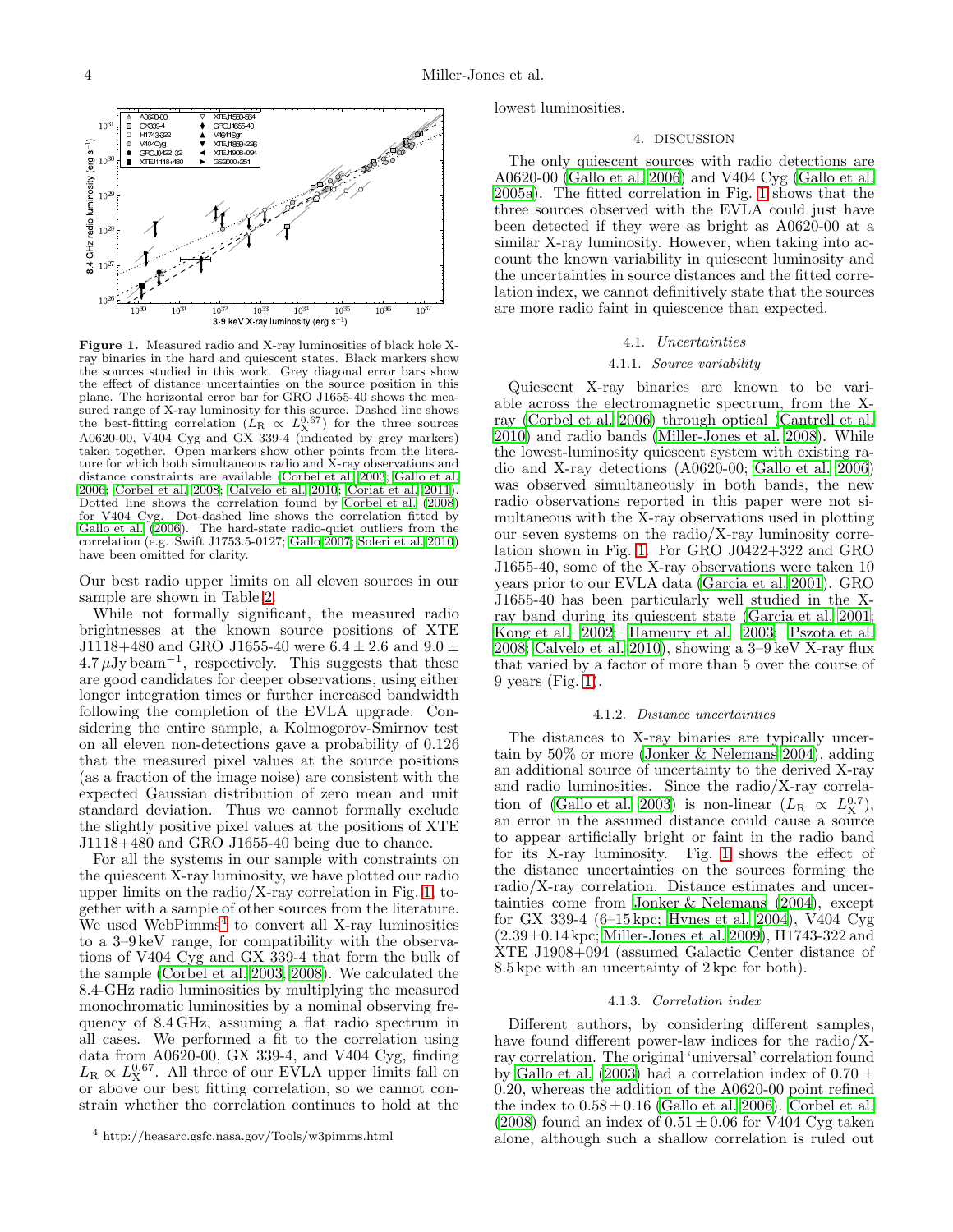#### Table 2

<span id="page-4-0"></span>Quiescent luminosities and final 3σ upper limits on radio emission from our sample of black hole X-ray binaries, after stacking all data on each source. Distances taken from [Jonker & Nelemans \(2004](#page-5-36)) except for XTE J1908+094, which is taken from [Jonker et al. \(2004](#page-5-23)). Stellar spectral types are taken from [McClintock & Remillard \(2006\)](#page-5-38). Quiescent X-ray luminosities are taken from the following references: G01 – [Garcia et al. \(2001](#page-5-32)); M03 – [McClintock et al. \(2003](#page-5-39)); K02 – [Kong et al. \(2002](#page-5-33)); H03 – [Hameury et al. \(2003](#page-5-34)); P08 – [Pszota et](#page-5-35) al. [\(2008](#page-5-35)); C10 – [Calvelo et al. \(2010\)](#page-5-25); M99 – Menou et al.  $(1999)$ ; T03 – Tomsick et al.  $(2003)$ ; J04 – Jonker et al.  $(2004)$ .

| Source                                                                                                                                                          | Distance<br>(kpc)                                                                                                                   | Stellar type                                         | $L_{3-9\,\mathrm{keV}}$<br>$(\text{erg}\,\text{s}^{-1})$                                                                                                                                       | $3\sigma$ radio upper<br>limit $(\mu Jy beam^{-1})$                        | $L_{8.4\,\mathrm{GHz}}$<br>$(\rm erg\,s^{-1})$                                                                                                                                                               | Reference                                                                                                                        |
|-----------------------------------------------------------------------------------------------------------------------------------------------------------------|-------------------------------------------------------------------------------------------------------------------------------------|------------------------------------------------------|------------------------------------------------------------------------------------------------------------------------------------------------------------------------------------------------|----------------------------------------------------------------------------|--------------------------------------------------------------------------------------------------------------------------------------------------------------------------------------------------------------|----------------------------------------------------------------------------------------------------------------------------------|
| GRO J0422+322<br>XTE J1118+480<br>GRO J1655-40<br>H1705-250<br>XTE J1817-330<br>XTE J1818-245<br>$V4641$ Sgr<br>XTE J1859+226<br>XTE J1908+094<br>$GS\ 2000+25$ | $2.75 \pm 0.25$<br>$1.8 \pm 0.6$<br>$3.2 \pm 0.2$<br>$8.6 \pm 2.0$<br>$9.6 \pm 2.4$<br>$6.3 \pm 1.7$<br>$\sim 8.5$<br>$2.7 \pm 0.7$ | M2V<br>K5/M0V<br>F3/F5IV<br>K3/7V<br>B9III<br>K3/K7V | $3.2 \times 10^{30}$<br>$1.2 \times 10^{30}$<br>$1.0 - 6.0 \times 10^{31}$<br>$< 10^{33}$<br>$8.0 \times 10^{31}$<br>$2.6 \times 10^{30}$<br>$\sim 1.1 \times 10^{32}$<br>$1.6 \times 10^{30}$ | 8.3<br>7.8<br>14.2<br>36.1<br>38.5<br>33.5<br>47.3<br>38.4<br>39.8<br>30.7 | $< 6.3 \times 10^{26}$<br>$< 2.5 \times 10^{26}$<br>$< 1.5 \times 10^{27}$<br>$< 2.7 \times 10^{28}$<br>$< 4.4 \times 10^{28}$<br>$< 1.5 \times 10^{28}$<br>$< 2.9 \times 10^{28}$<br>$< 2.2 \times 10^{27}$ | G <sub>01</sub><br>M <sub>03</sub><br>G01,K02,H03,P08,C10<br>M99<br>T <sub>03</sub><br>T <sub>03</sub><br>J04<br>G <sub>01</sub> |
| XTE J2012+381                                                                                                                                                   |                                                                                                                                     |                                                      |                                                                                                                                                                                                | 47.4                                                                       |                                                                                                                                                                                                              |                                                                                                                                  |

by both the A0620-00 detection and our new data. However, the lack of low-luminosity radio detections prevents the correlation index being better constrained, with this uncertainty leading to significant variation in the predicted radio brightnesses of quiescent sources. Furthermore, it is not clear whether the measured relationship between X-ray and radio luminosity should indeed be a single, unbroken power law down to the lowest quiescent luminosities, as has been inferred from the simultaneous radio and X-ray detection of A0620-00 [\(Gallo et al.](#page-5-8) [2006\)](#page-5-8). Advection-dominated accretion flow models predict a gradual softening of the power-law photon index in the X-ray band as a source decays to quiescence (e.g. [Esin et al. 1997](#page-5-42)). That softening necessarily leads to changes in the fraction of the accretion luminosity arising in a given X-ray band. Even if the underlying relationship between accretion luminosity and jet emission were indeed a single power-law, these changes would cause a slight deviation from the underlying power law in any empirical measurement of that relationship. Equally, as discussed in Section [1,](#page-0-0) synchrotron-dominated jet models predict a steepening of the relation below a critical X-ray luminosity [\(Yuan & Cui 2005\)](#page-5-14), although such models do not seem to be applicable to either A0620-00 or Sgr A<sup>\*</sup>.

In summary, the combination of uncertainties in quiescent X-ray luminosity, source distance, and correlation index is sufficient to explain the non-detections of all three of the sources we observed with the EVLA. As Fig. [1](#page-3-0) shows, when considering these uncertainties, none of the three sources observed with the EVLA fall significantly below the radio/X-ray correlation fitted by [Gallo et al. \(2006\)](#page-5-8), which used the A0620-00 detection to constrain the correlation index down to the lowest luminosities. Thus our upper limits cannot be used to robustly constrain models for the radio/X-ray coupling in quiescence.

## 4.2. Stellar radio emission

At the sensitivity levels achieved in our EVLA observations, we are reaching the regime where stellar radio emission might be expected to contribute to the radio brightness of the sources. Güdel (2002) showed that the peak luminosities of incoherent gyrosynchrotron emission from stellar radio flares can reach 10<sup>18</sup> erg s<sup>−</sup><sup>1</sup> Hz<sup>−</sup><sup>1</sup> for RS CVn, FK Com and Algol systems. At the distance of the closest of our systems, XTE J1118+480 (Table [2\)](#page-4-0), this corresponds to a radio flux density of 0.25 mJy beam<sup>−</sup><sup>1</sup> . However, our lack of detections suggests that any stellar emission is significantly fainter than this.

The spectral types of the donor stars for our target sources are listed in Table [2.](#page-4-0) The mass donors for the three sources observed with the EVLA are all late-type main sequence or subgiant stars. Typical radio luminosities for early/mid K stars are in the range  $1 \times 10^{14}$ –  $3 \times 10^{15} \text{ erg s}^{-1} \text{ Hz}^{-1}$ , with the higher end of the range corresponding to the most rapid rotators. Although our X-ray binary targets will be tidally locked (with orbital periods in the range 4.1–62.9 h), there is little correlation between rotation rate and radio flux density in dwarf stars (Güdel 2002), so the high rotation speeds should have minimal effect. We would therefore expect radio flux densities of  $\langle 2.5 \mu Jy (d/1 \text{ kpc})$  from the donor stars. While for astrometric purposes the source of the radio emission is unimportant, stellar emission could begin to confuse the radio/X-ray luminosity correlation should we push deeper on these quiescent systems.

## 5. CONCLUSIONS

We have made deep radio observations of the fields surrounding twelve confirmed or candidate black hole X-ray binaries. The only source detected was Swift J1753.5- 0127, at a level of 0.4–0.5 mJy beam<sup>-1</sup>. The typical  $3\sigma$ upper limits on the radio brightnesses of the remaining sources were in the range  $30-50 \mu Jy$  beam<sup>-1</sup>. Three targets were selected for follow-up with the EVLA, using 2 GHz of bandwidth to enhance the sensitivity. We found  $3\sigma$  upper limits of 7.8, 8.3 and  $14.2 \mu Jy$  beam<sup>-1</sup> for XTE J1118+480, GRO J0422+322 and GRO J1655-40, respectively. We find that most quiescent systems are beyond the reach of current high-sensitivity VLBI arrays, and cannot therefore be used as astrometric targets. Uncertainties in the source distances [\(Jonker & Nelemans](#page-5-36) [2004\)](#page-5-36), in the empirical correlation between radio and X-ray emission, and in the X-ray luminosities at the times of the observations imply that we cannot rule out